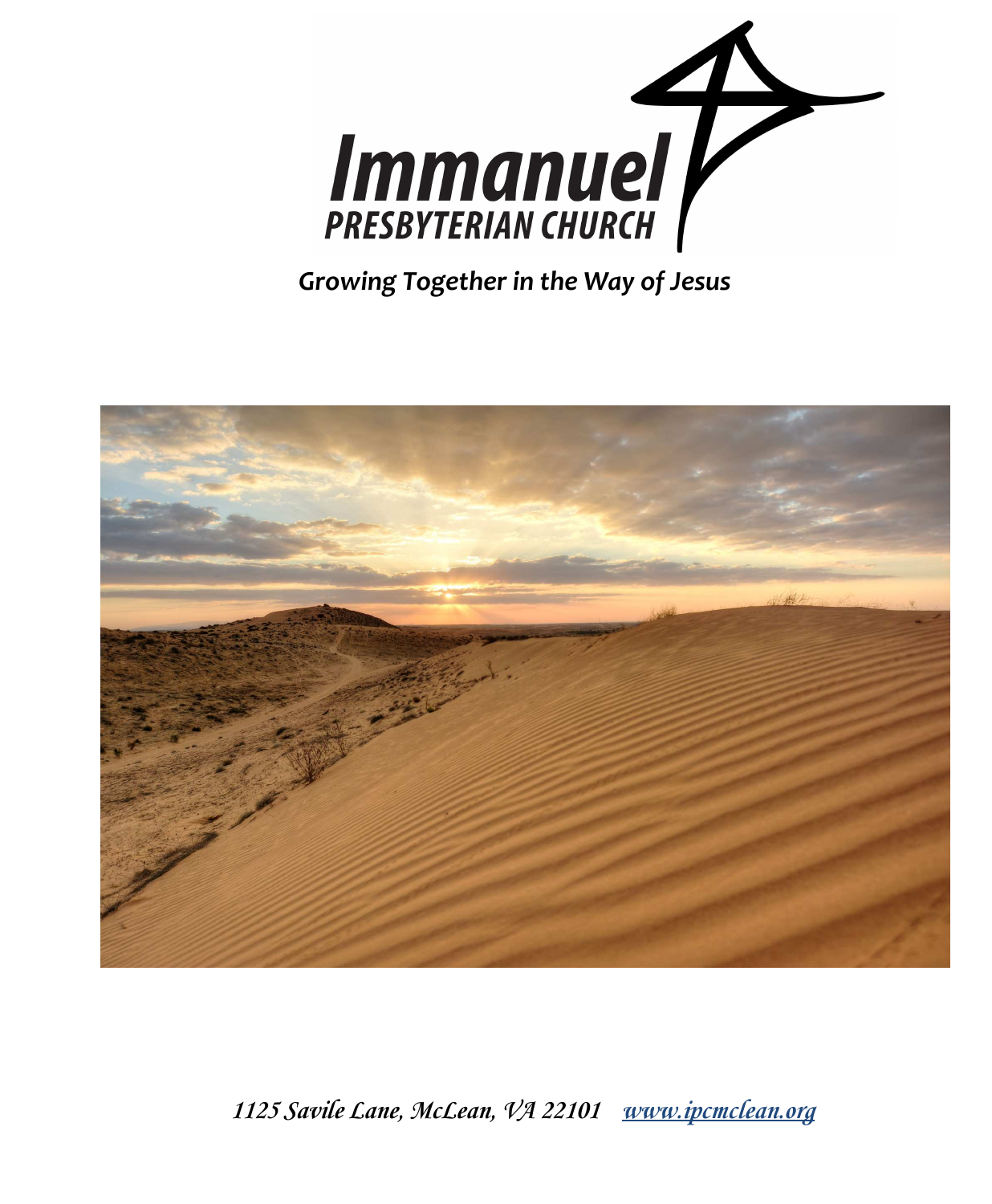# **SERVICE FOR THE LORD'S DAY**

**Online Worship at Immanuel for June 27, 2021**

## **PREPARATION FOR THE WORD**

| <b>PRELUDE</b>                                                                                                                                                                                                                                                                                                                                                                                                                                                                                                                                                                                                                                                                                                                                                                               | Adagio                                                | J. Schicht     |  |  |
|----------------------------------------------------------------------------------------------------------------------------------------------------------------------------------------------------------------------------------------------------------------------------------------------------------------------------------------------------------------------------------------------------------------------------------------------------------------------------------------------------------------------------------------------------------------------------------------------------------------------------------------------------------------------------------------------------------------------------------------------------------------------------------------------|-------------------------------------------------------|----------------|--|--|
| <b>LIGHTING OF THE CHRIST CANDLE</b>                                                                                                                                                                                                                                                                                                                                                                                                                                                                                                                                                                                                                                                                                                                                                         |                                                       |                |  |  |
| <b>WELCOME &amp; ANNOUNCEMENTS</b>                                                                                                                                                                                                                                                                                                                                                                                                                                                                                                                                                                                                                                                                                                                                                           |                                                       |                |  |  |
| <b>INTROIT</b>                                                                                                                                                                                                                                                                                                                                                                                                                                                                                                                                                                                                                                                                                                                                                                               | O Sing a Song of Wilderness<br>Sarah Sherman, soloist | English Melody |  |  |
| <b>CALL TO WORSHIP</b>                                                                                                                                                                                                                                                                                                                                                                                                                                                                                                                                                                                                                                                                                                                                                                       |                                                       | Sarah Sherman  |  |  |
| <b>HYMN</b>                                                                                                                                                                                                                                                                                                                                                                                                                                                                                                                                                                                                                                                                                                                                                                                  | Lord, Who Throughout These Forty Days                 |                |  |  |
| <b>PRAYER OF APPROACH &amp; CONFESSION</b><br>Rev. Fulp-Eickstaedt<br>God of parched places and wellsprings,<br>God of wandering and arriving,<br>God of all that is, seen and unseen,<br>We remember today that you go with us<br>From our beginnings to our endings<br>and every day in between.<br>Thank you for being our Alpha and Omega,<br>Our A to Z, the first word and the last.<br>Thank you for creating us in love,<br>Calling us good with your own breath,<br>And claiming us in that everlasting embrace<br>When we breathe our final breaths.<br>You go with us, Spirit of the Living God,<br>So in all we say and do today<br>May we lean on you and learn to love you<br>More and more, day by day.<br>Hear our prayers as we lift them to you together<br>Now in silence |                                                       |                |  |  |
| <b>SILENT PRAYER</b>                                                                                                                                                                                                                                                                                                                                                                                                                                                                                                                                                                                                                                                                                                                                                                         | <b>WORDS OF ASSURANCE</b>                             |                |  |  |

Leader: Hear the sound of love poured out.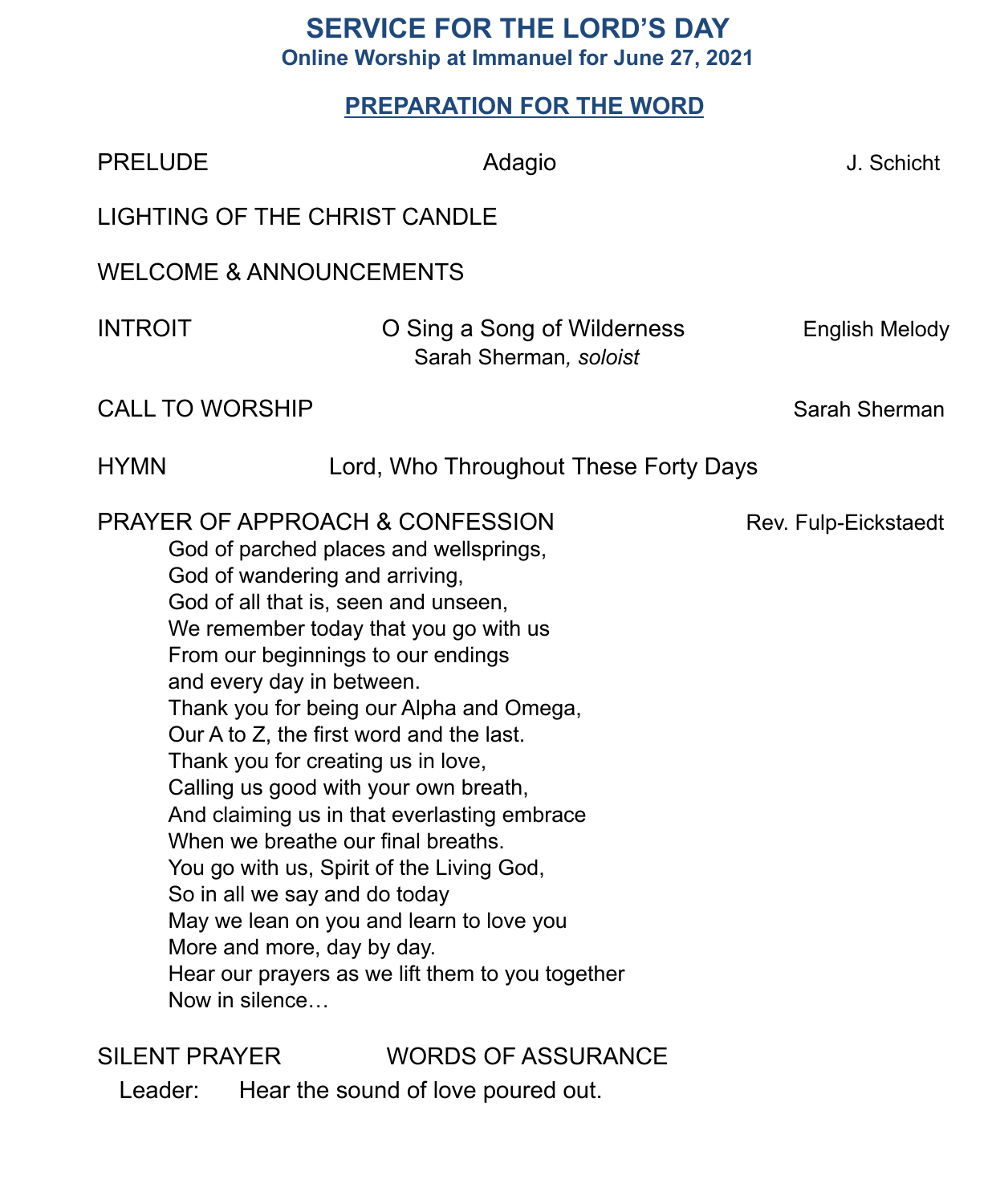*(The baptismal font is filled. As Christians, we are united in community through the waters of Baptism. Water is poured as a reminder that God claims, forgives, and renews us to live out God's love as a community of faith.)*

Leader: O Lord, open our lips. **People:** *And our mouths will declare Your praise.* Leader: Praise the Lord. **People:** *The Lord's name be praised.*

#### GLORIA PATRI

Glory be to the Father, and to the Son, and to the Holy Ghost; As it was in the beginning, is now, and ever shall be, world without end. Amen, Amen.

MESSAGE FOR YOUNG DISCIPLES Sarah Sherman

#### **PROCLAMATION OF THE WORD**

| <b>ANTHEM</b>                                                                                                                                                                                                                                                                             |                                           | (online worship only) |  |
|-------------------------------------------------------------------------------------------------------------------------------------------------------------------------------------------------------------------------------------------------------------------------------------------|-------------------------------------------|-----------------------|--|
| <b>PRAYER FOR ILLUMINATION &amp; SCRIPTURE</b><br>Matthew $4:1-11$                                                                                                                                                                                                                        |                                           | Rev. Fulp-Eickstaedt  |  |
| <b>SUMMER SERMON SERIES: SPIRITUAL TRAVEL</b>                                                                                                                                                                                                                                             | "Proving Ground"                          | Rev. Strednak Singer  |  |
|                                                                                                                                                                                                                                                                                           | <b>RESPONSE TO THE WORD</b>               |                       |  |
| <b>HYMN OF RESPONSE</b>                                                                                                                                                                                                                                                                   | O God, You Are My God Alone               |                       |  |
|                                                                                                                                                                                                                                                                                           | PRAYERS OF THE PEOPLE & THE LORD'S PRAYER | Rev. Fulp-Eickstaedt  |  |
| THE GIVING OF OUR TITHES AND OFFERINGS<br><b>OFFERTORY</b><br>Andante in C Minor<br>C. Rinck<br><b>DOXOLOGY</b><br>Praise God, from whom all blessings flow;<br>Praise Him, all creatures here below;<br>Praise Him above, ye heavenly host,<br>Praise Father, Son, and Holy Ghost. Amen. |                                           |                       |  |
|                                                                                                                                                                                                                                                                                           |                                           |                       |  |
| PRAYER OF THANKSGIVING AND DEDICATION<br>Rev. Fulp-Eickstaedt                                                                                                                                                                                                                             |                                           |                       |  |
| <b>HYMN OF SENDING</b>                                                                                                                                                                                                                                                                    | Rejoice, Ye Pure in Heart!                |                       |  |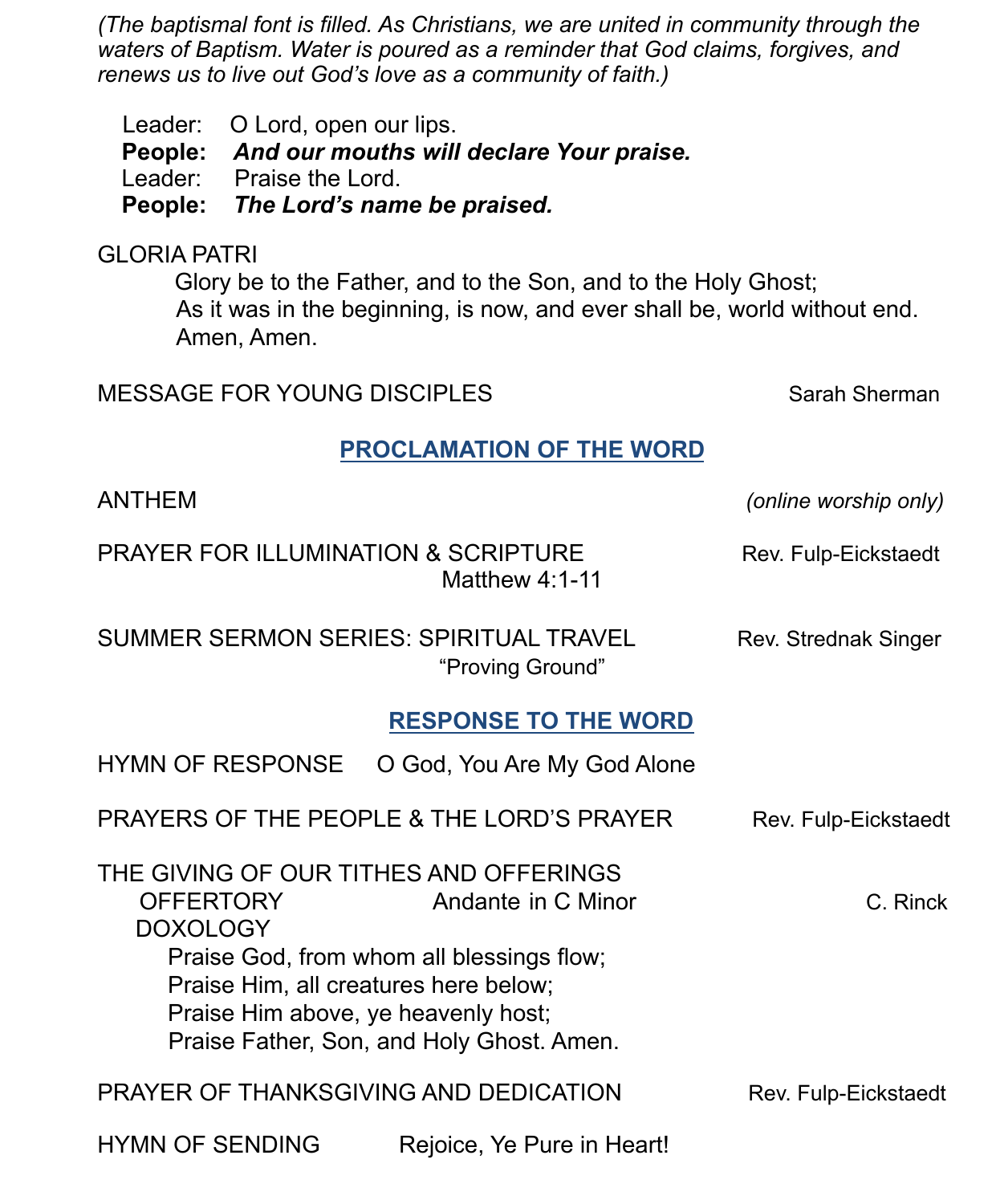### POSTLUDE Toccata Toccata J. Krieger



## **Lord, Who Throughout These Forty Days**

**Lord, who throughout these forty days For us did fast and pray, Teach us with you to mourn our sins And close by you to stay.**

**As You did hunger and did thirst, So teach us, gracious Lord, To die to self, and only live By Your most holy word.**

**Abide with us, till when this life Of suffering shall be past, An Easter of unending joy We may attain at last.**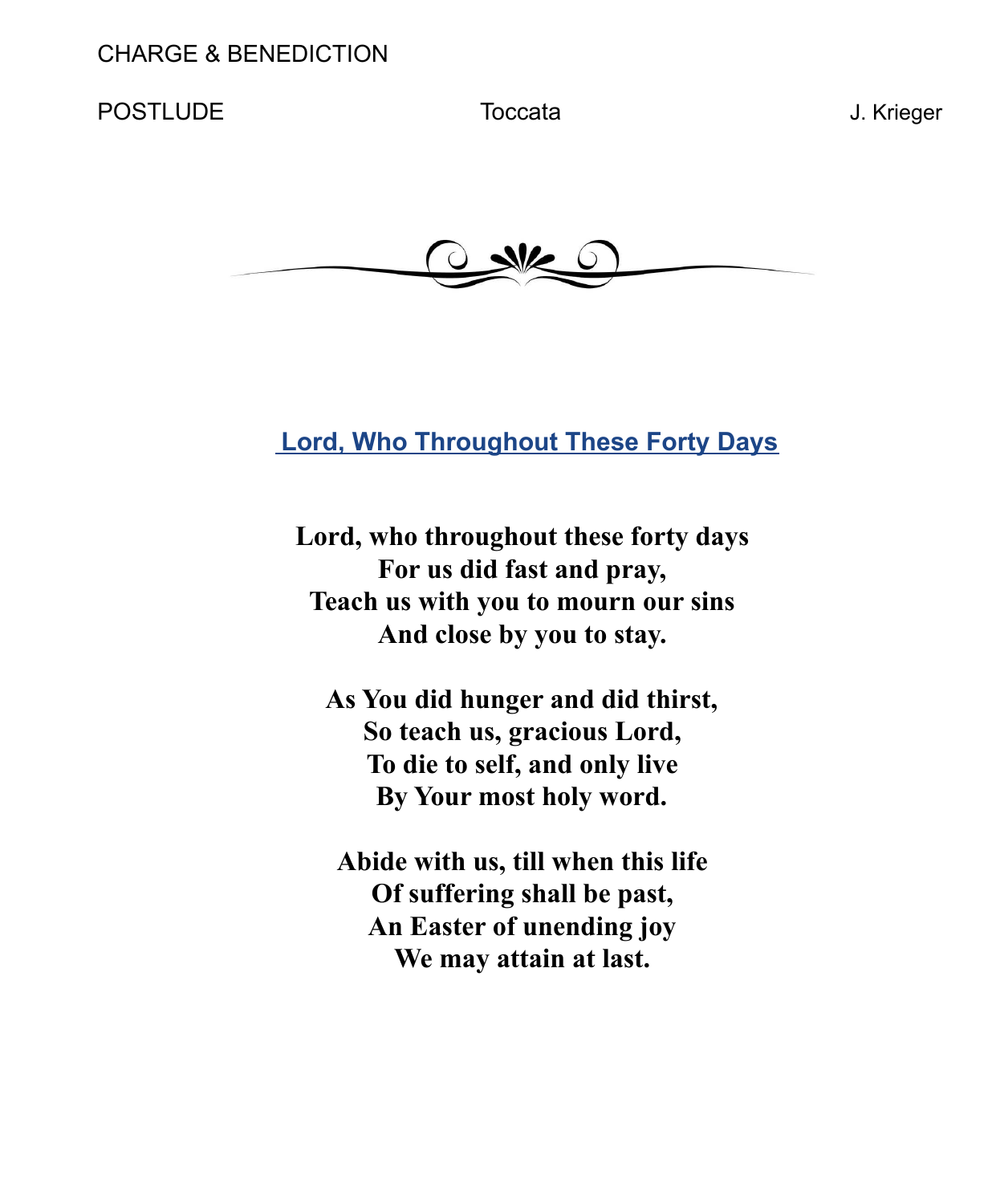

Music: Mary Kay Beall, 1991 Text: The Iona Community, 1993 © 1993 WGRG, Iona Community - Used with Permission - www.ionabooks.com